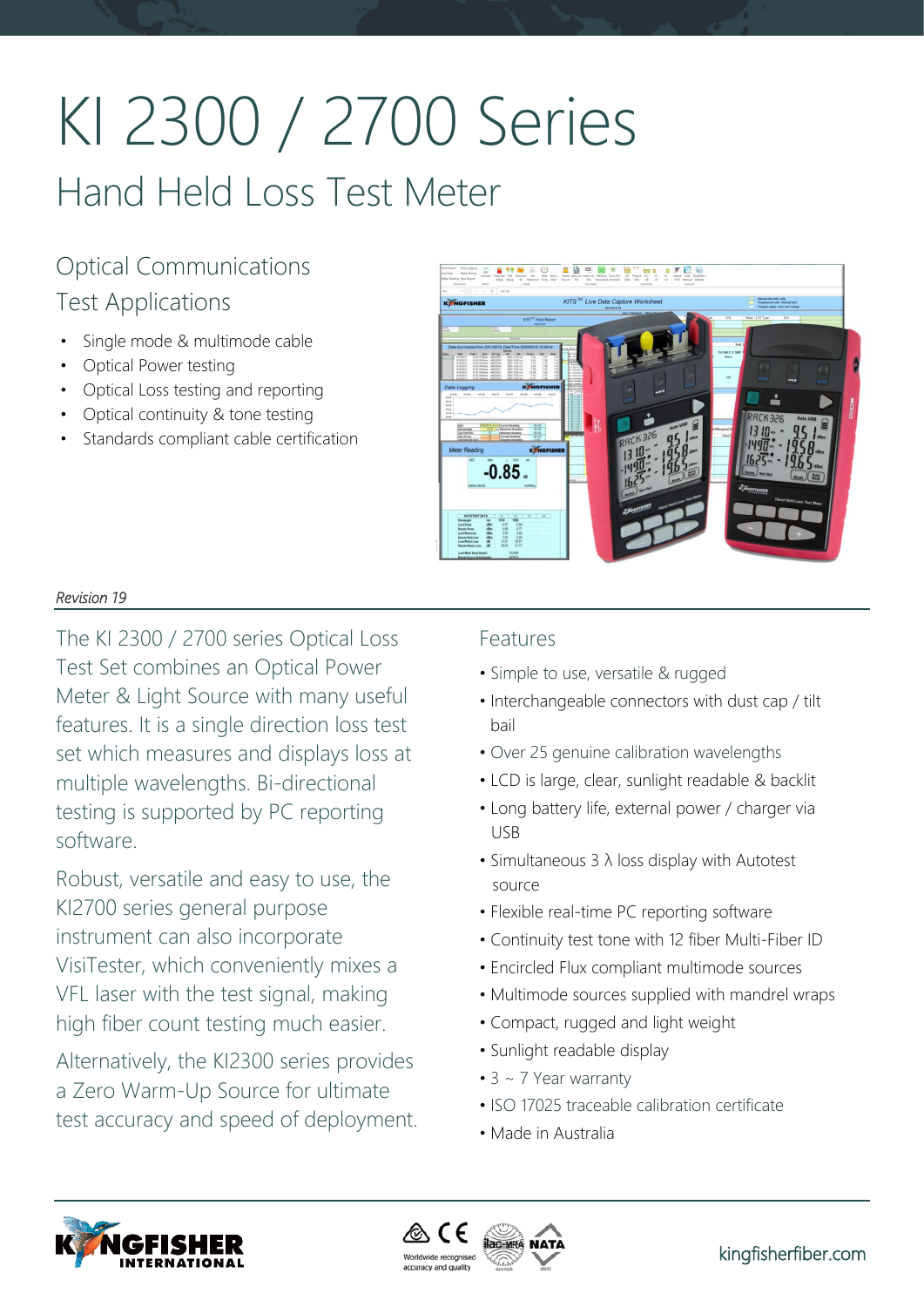# KI 2300 / 2700 Series – Hand Held Loss Test Meter

The KI 2300 / 2700 Loss Test Sets are fast and easy to use single directional loss testers which integrate of a power meter and up to 6 light sources in a single automated unit.

The practical interchangeable optical connectors are dust and drop protected and very simple to swap over or clean. SC adaptors are supplied, with others available including small form factor LC styles. The metal free adaptors avoid contamination of connectors in high power systems.

Autotest provides fast & easy multi λ (wavelength) loss testing, with up to 3 λ displayed simultaneously, along with the source nominal power level and  $\lambda$ , with either local or remote referencing.

Flexible instrument power options include a choice of batteries, with a jumper selectable battery charger. External power is via micro USB.

The instruments meet MIL PRF 28800F class 2 general requirements. Calibration is ISO 17025 traceable.

The Power Meter measures absolute/relative power and test tones. It displays mW, µW, nW, dB, dBm to 0.01 dB resolution with no range changing delays. A separate reference for each λ is stored & displayed.

The tight Total Uncertainty specification covers all power levels, temperatures, connectors and fibers, without user dark current offset.

The multi-Fiber ID feature tests common test tones and, can also positively identify 1 of 12 test tones from multiple test sources. This can speed up continuity / polarity testing.

Loss test results can be stored in the large memory, along with a text-input cable name and timestamp, and then dumped onto a USB memory key, providing future-proof data handling.

Alternatively, live readings can be clicked directly onto a customer report using our proven KITS™ customizable Excel-based reporting software. Reports can be easily customized for any terminology, language or format. A onebutton file dump only requires Windows OS.

Please enquire for non-standard power meter configurations such as high-power detectors, large area detectors, special connectors, wavelength selective detectors, special calibrations etc.

| Response<br>λ                | Damage<br>level | Calibration $\lambda$                                                                                                                                                                              | Power<br>range                   | Tone &<br>Autotest<br>Min | Midrange<br>linearity <sup>1</sup> | Calibration<br>Accuracy <sup>2</sup> | Polarization<br>Sensitivity <sup>5</sup> | Total<br>Uncertainty | $\lambda$<br>Sensitivity  |
|------------------------------|-----------------|----------------------------------------------------------------------------------------------------------------------------------------------------------------------------------------------------|----------------------------------|---------------------------|------------------------------------|--------------------------------------|------------------------------------------|----------------------|---------------------------|
| <b>Nm</b><br>InGaAs detector | dBm             | nm                                                                                                                                                                                                 | dBm                              | dBm                       | dB                                 | %                                    | dB                                       | $dB^{3, 4}$          | $± 30$ nm <sup>4</sup> dB |
| $600 \sim$<br>1700           | $+15$           | 780, 820, 850, 980<br>1270, 1290, 1300, 1310,<br>1330, 1350, 1370, 1390,<br>1410, 1430, 1450, 1470,<br>1490, 1510, 1530, 1550,<br>1570, 1590, 1610, 1625,<br>1650                                  | $+10 \sim -60$<br>$+10 \sim -70$ | $-45$<br>-50              | 0.04                               | 1%<br>(0.06 dB)                      | < 0.05                                   | 0.3                  | 0.03                      |
| Ge detector                  |                 |                                                                                                                                                                                                    |                                  |                           |                                    |                                      |                                          |                      |                           |
| $600 \sim$<br>1650           | $+25$           | 635, 650, 660, 780, 820,<br>1590, 1610, 1625, 1650<br>850, 880, 910, 940, 980,<br>1270, 1290, 1300, 1310,<br>1330, 1350, 1370, 1390,<br>1410, 1430, 1450, 1470,<br>1490, 1510, 1530, 1550,<br>1570 | $+15 \sim -50$<br>$+15$ ~ -60    | $-40$<br>$-50$            | 0.06                               | 1%<br>(0.06 dB)                      | < 0.05                                   | 0.5                  | 0.03                      |
|                              |                 |                                                                                                                                                                                                    |                                  |                           | typical                            |                                      | Typical                                  | max                  | Typical                   |

# POWER METER SPECIFICATIONS

Note 1: Mid-range linearity @ 1550 nm for InGaAs & Ge, or 850 nm for Si. Non-coherent light, with APC connector. Excludes top 5 dB and bottom 10 dB of range. Note 2: Calibration condition: non-coherent light, -35±5 dBm, 23±3°C, ±1 nm, 10±3 nm FWHM, PC ceramic connector, 100 µm fiber.

Note 3: Includes contributions of: varying optical connector types, calibration uncertainty, linearity over temperature & range, and fiber core diameter up to 200 µm. Note 4: At calibration wavelengths in bold type.

Note 5: For APC connectors only.



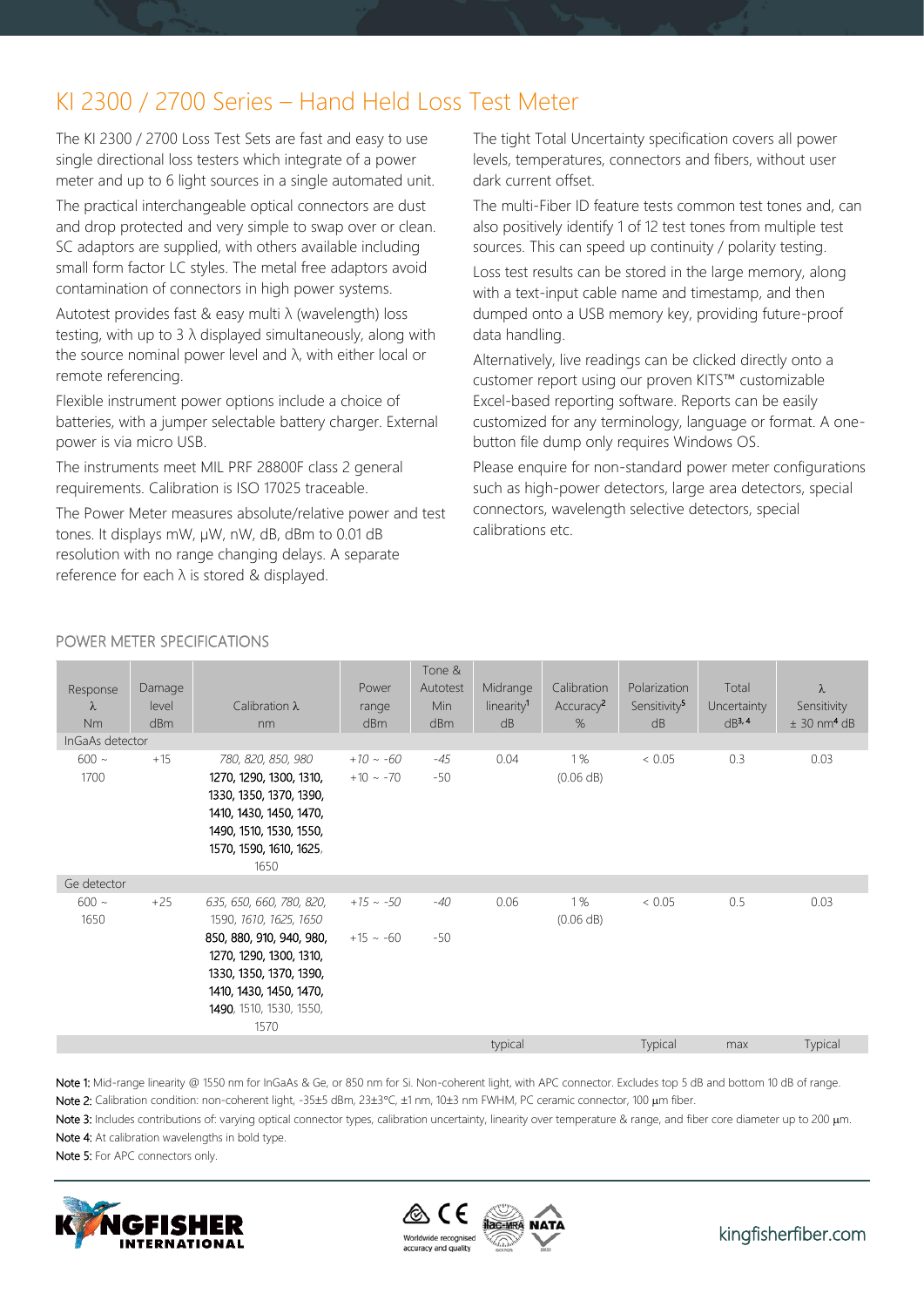The emitters feature excellent repeatability and stability. Reconnection repeatability is < 0.1 dB, resulting in exceptional test accuracy. Calibration is ISO 17025 tracible.

Up to 6 assorted LED or laser sources can be specified per instrument, making this a versatile Loss Test Set for mixed multimode / single mode fiber testing.

Laser options compliant with CWDM standards cover typical cable qualification for O, E, S, C, & L bands, including the water absorption peak, 1625 and 1650 nm.

LED sources are Encircled Flux (EF) compliant, to provide the most consistent and reliable testing results.

The unique VisiTester option mixes a laser VFL with the Autotest source, so at the power meter end, the active test fiber winks, making it obvious to the user. The mixed signal also extends practical fault-finding options since a clip-on fiber identifier can be used simultaneously with VFL methods. The VisiTester laser can also be used as a traditional standalone VFL.

The KI2300 series Zero Warm-Up Sources provide a unique level of guaranteed source stability over temperature and eliminate warm up drift.

Please enquire for non-standard source configurations such as other wavelengths, power levels, connectors etc.

|                                                                                                 | 1310/1550 nm   |                                                                 | 1625 nm                                                     | 650 nm                  | 850 / 1300 nm      |                                                                                      |  |  |
|-------------------------------------------------------------------------------------------------|----------------|-----------------------------------------------------------------|-------------------------------------------------------------|-------------------------|--------------------|--------------------------------------------------------------------------------------|--|--|
|                                                                                                 | <b>Laser</b>   | CWDM <sup>6</sup>                                               | <b>Laser</b>                                                | VisiTester <sup>7</sup> | <b>LED</b>         | Comments                                                                             |  |  |
| KI 2700 series                                                                                  |                |                                                                 |                                                             |                         |                    |                                                                                      |  |  |
| Short term stability (dB)                                                                       | 0.04           | 0.06                                                            | 0.06                                                        | <b>NA</b>               | 0.01               | For 15 min, typical $\pm \Delta$ 2°C,<br>after warmup, ORL < -25 dB                  |  |  |
| Stability over temp (dB)                                                                        | 0.6            | 0.6                                                             | 0.6                                                         | <b>NA</b>               | 0.35               | Typical                                                                              |  |  |
| Premium zero warm up & Ultra Stable KI 2300 series <sup>7</sup>                                 |                |                                                                 |                                                             |                         |                    |                                                                                      |  |  |
| Short term stability (dB)                                                                       | 0.03           | 0.05                                                            | 0.05                                                        | <b>NA</b>               | 0.01               | For 15 min, max, $\pm \Delta$ 3°C no<br>warmup                                       |  |  |
| Stability over temp (dB)                                                                        | 0.2            | 0.2                                                             | 0.2                                                         | <b>NA</b>               | 0.35               | Max                                                                                  |  |  |
| Common for both KI 2700 & KI 2300 series                                                        |                |                                                                 |                                                             |                         |                    |                                                                                      |  |  |
| $\lambda$ initial tolerance (nm)                                                                | 20             | 6.5                                                             | 20                                                          | 5                       | <b>NA</b>          | At 25 °C                                                                             |  |  |
| $\lambda$ width, nm                                                                             | 3              | < 1                                                             | 3                                                           | 3                       | <b>NA</b>          | FWHM, typical                                                                        |  |  |
| $\lambda$ nm/°C                                                                                 | 0.4            | 0.1                                                             | 0.4                                                         | 0.1                     | 0.4                | Typical                                                                              |  |  |
| Mode Controlled Source                                                                          | <b>NA</b>      | <b>NA</b>                                                       | <b>NA</b>                                                   | <b>NA</b>               | Mode<br>controlled | 50/125<br>compliant:<br>IFC<br>61280-4-1 {Ed.1.0}, TIA/EIA<br>526-14A & TIA TSB-178. |  |  |
| Reconnection repeatability $\frac{8}{3}$ (dB)                                                   | 0.1            | 0.1                                                             | 0.1                                                         | 0.1                     | 0.05               | 95 % confidence                                                                      |  |  |
| 270 Hz, 1 kHz, 2 kHz ± 2 %, 12 Multi-Fiber ID tones, 2 Hz blink for<br>Modulation<br>VisiTester |                |                                                                 |                                                             |                         |                    |                                                                                      |  |  |
| Output power level                                                                              | specific model | Refer to ORDERING INFORMATION section for output power level of | Laser: adjustable over 7 dB in<br>0.01 dB steps, LED: fixed |                         |                    |                                                                                      |  |  |
| Output power accuracy                                                                           |                | ±1dB (For Laser @ SMF & LED @ 62.5 µm only)                     |                                                             |                         |                    |                                                                                      |  |  |

LIGHT SOURCE SPECIFICATIONS

Class 1 Laser / LED infrared device. Compliant with IEC60825-1.

 $\sim$ 

Note 6: CWDM laser wavelengths: 1270, 1290, 1310, 1330, 1350, 1370, 1390, 1410, 1430, 1450, 1470, 1490, 1510, 1530, 1550, 1570, 1590, 1610 nm

Note 7: VisiTester option:

Autotest: 1310/1550/1625 nm + 650 nm visible light





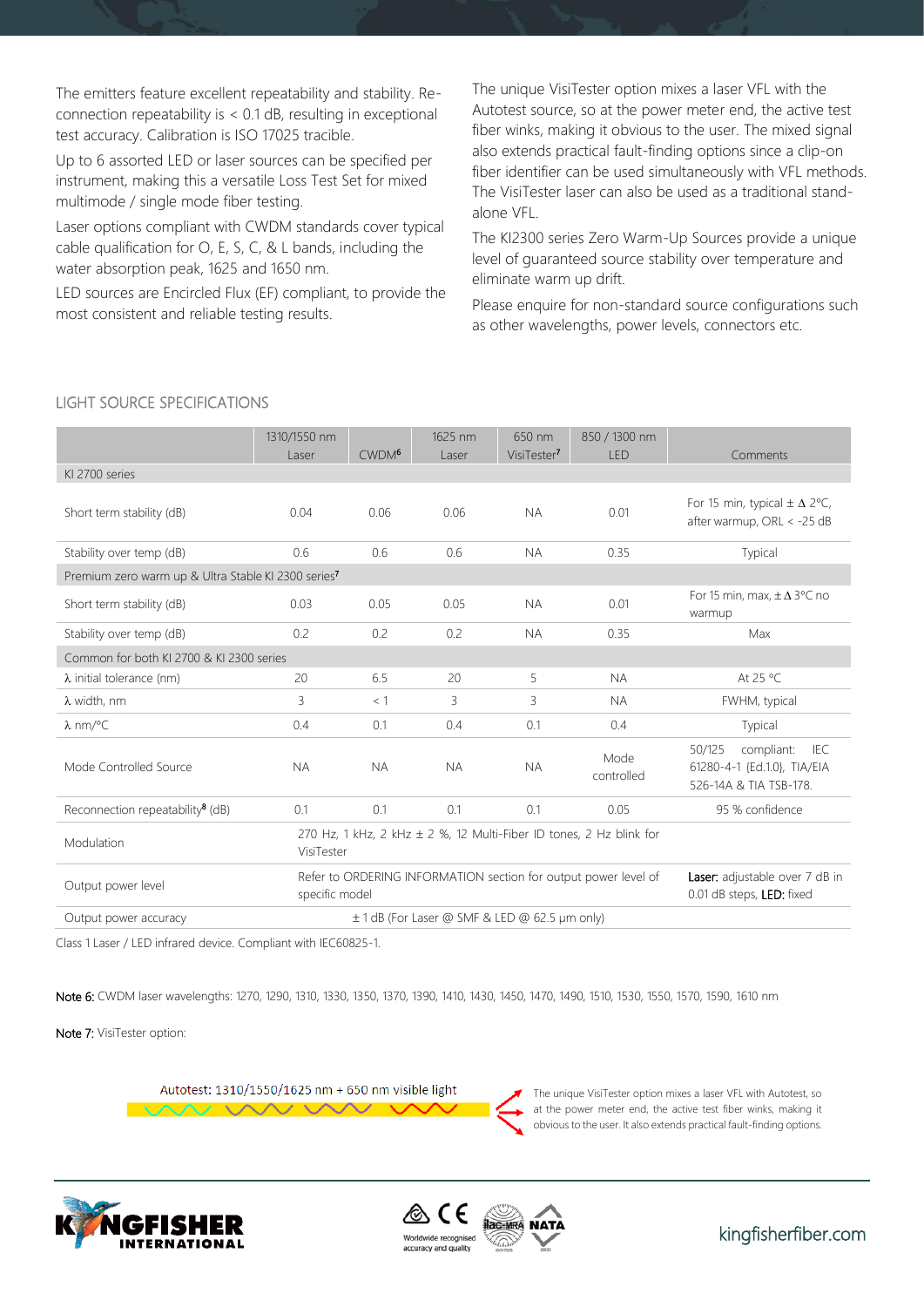#### Note 8: Premium Zero Warm Up & Ultra Stable KI2300 Series:



#### Note 8: Reconnection Repeatability:



#### GENERAL SPECIFICATION

| Parameters                 | Value                                                                                                                                                                                                                                   | Parameters        | Value                                                                                                                                                                   |
|----------------------------|-----------------------------------------------------------------------------------------------------------------------------------------------------------------------------------------------------------------------------------------|-------------------|-------------------------------------------------------------------------------------------------------------------------------------------------------------------------|
| Battery life               | Laser/LED source: 90/80 hours in Autotest, typical                                                                                                                                                                                      | Operating/Storage | -15 to 55 °C / -25 to 70 °C                                                                                                                                             |
| Size                       | 190 x 105 x 35 mm (7.5 x 4.1 x 1.4")                                                                                                                                                                                                    | Relative humidity | $0 \sim 95 \%$                                                                                                                                                          |
| Weight                     | 420 gm (0.9 lb.) / Shipping 1.5 Kg (3.3 lb.)                                                                                                                                                                                            | Tone detection    | $150 \sim 9900$ Hz + 1%                                                                                                                                                 |
| LCD size                   | 74 x 55 mm / 2.9 x 2.2"                                                                                                                                                                                                                 | Warranty          | 3 years                                                                                                                                                                 |
| Case<br>Dust cap<br>Memory | Polycarbonate / rubber edges & corners,<br>moisture resistance, 1-meter drop tested<br>Captive, functions as tilt bail when slid open<br>1,000 four $\lambda$ tests with date & time in internal<br>memory, unlimited on USB memory key | Power             | 2x Alkaline AA cells or 2x NiMH AA cells, user<br>selectable charging; Ext power input via micro<br>USB; Selectable auto-off, low battery indicator,<br>backlit display |

Australian and international patents. Technical data is subject to change without notice as part of our program of continuous improvements.





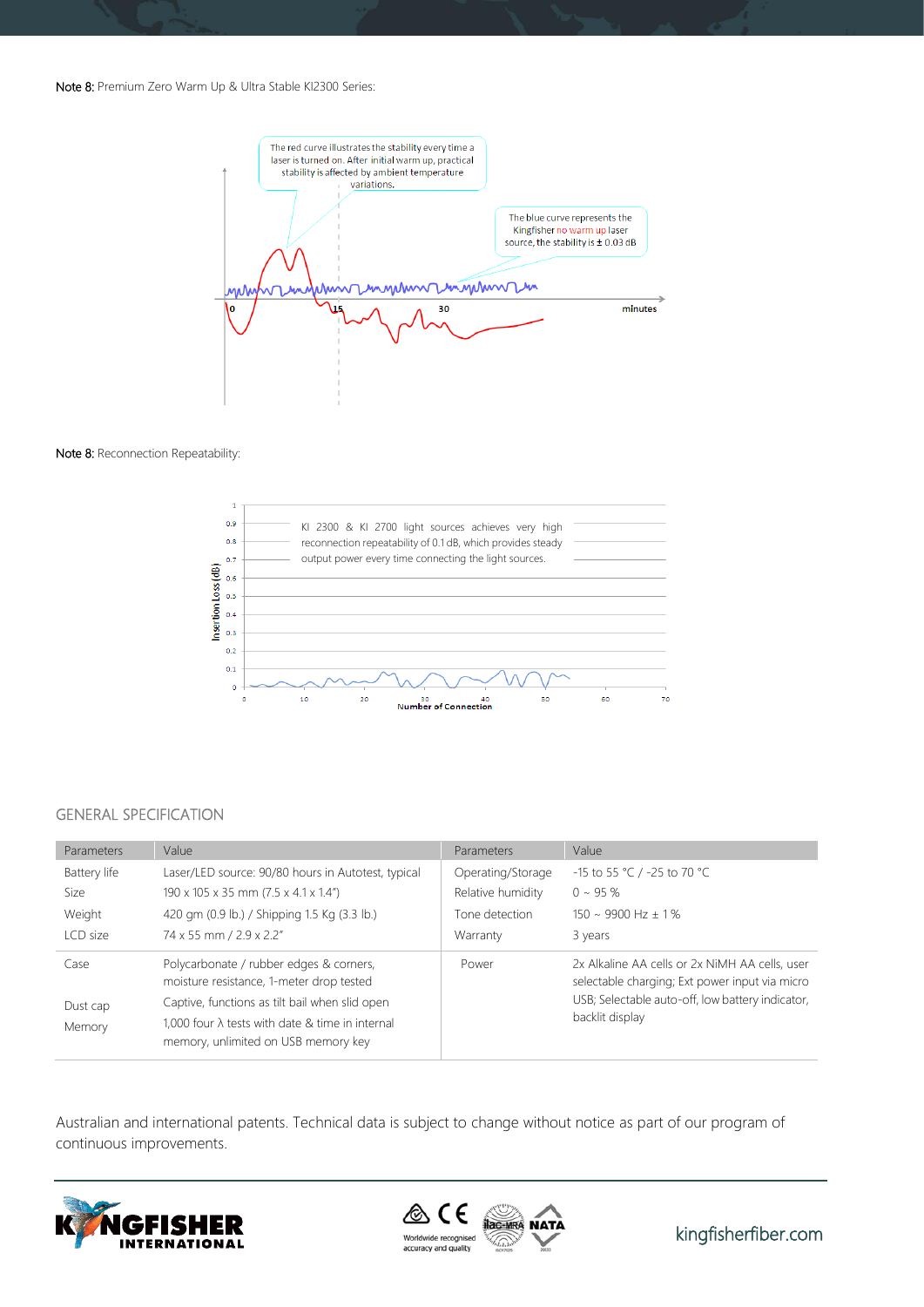# ORDERING INFORMATION

The KI 27624-Ge is usually the perfect instrument for mixed contracting use, providing a perfect balance of useful features.

| Description                                                             |            | Power (dBm) @ Fiber Type (µm) |                                                                          |            |                          | Ports                    | P/N                |
|-------------------------------------------------------------------------|------------|-------------------------------|--------------------------------------------------------------------------|------------|--------------------------|--------------------------|--------------------|
|                                                                         |            | LED                           |                                                                          | VisiTester |                          |                          |                    |
|                                                                         | <b>SMF</b> | <b>SMF</b>                    | 50                                                                       | 62.5       | <b>SMF</b>               |                          |                    |
| KI 2700 series                                                          |            |                               | Refer to LIGHT SOURCE SPECIFICATIONS section for detailed specifications |            |                          |                          |                    |
| Instrument, LTS 1310-1550 nm Laser, InGaAs                              | $\circ$    |                               |                                                                          |            |                          | 2                        | KI2722-InGaAs      |
| Instrument, LTS 1310-1550 nm Laser VisiTester, InGaAs                   | $-3$       | $\sim$                        |                                                                          | $\sim$     | $+2$                     | 2                        | KI27622-InGaAs     |
| Instrument, LTS 850-1300 nm LED, Ge                                     | $\sim$     | $-32$                         | $-22.5$                                                                  | $-20$      | $\overline{\phantom{a}}$ | 2                        | KI2703-Ge          |
| Instrument, LTS 850-1300 nm LED VisiTester, Ge                          | $\sim$     | $-35$                         | $-25.5$                                                                  | $-23$      | $+2$                     | $\overline{c}$           | KI27603-Ge         |
| Instrument, LTS 850-1300 nm LED, 650 nm VFL, Ge                         | $\sim$     | $-35$                         | $-25.5$                                                                  | $-23$      | $+2$                     | 3                        | KI27703-Ge         |
| Instrument, LTS 850-1300 nm LED, 1310-1550 nm Laser, Ge                 | $\Omega$   | $-32$                         | $-22.5$                                                                  | $-20$      | ÷.                       | 3                        | KI2724-Ge          |
| Instrument, LTS 850-1300 nm LED, 1310-1550 nm Laser APC, Ge             | $\Omega$   | $-32$                         | $-22.5$                                                                  | $-20$      | $\overline{a}$           | 3                        | KI2724-Ge-APC      |
| Instrument, LTS 850-1300 nm LED, 1310-1550 nm Laser VisiTester, Ge      | $-3$       | $-32$                         | $-22.5$                                                                  | $-20$      | $+2$                     | 3                        | KI27624-Ge         |
| Instrument, LTS 850-1300 nm LED, 1310-1550nm Laser VisiTester APC, Ge   | $-3$       | $-32$                         | $-22.5$                                                                  | $-20$      | $+2$                     | 3                        | KI27624-Ge-APC     |
| Instrument, LTS 850-1300 LED VisiTester, 1310-1550 Laser VisiTester, Ge | $-3$       | $-35$                         | $-25.5$                                                                  | $-23$      | $+2$                     | 3                        | KI27634-Ge         |
| Instrument, LTS 1310-1490-1550 nm Laser APC, InGaAs                     | $-3$       | $\overline{\phantom{a}}$      | $\sim$                                                                   | $\sim$     | $\sim$                   | 2                        | KI2727-InGaAs-APC  |
| Instrument, LTS 1310-1490-1550 nm Laser VisiTester APC, InGaAs          | $-7$       | $\sim$                        |                                                                          |            | $+2$                     | $\overline{2}$           | KI27627-InGaAs-APC |
| Instrument, LTS 1310-1550-1625 nm Laser APC, InGaAs                     | $-3$       | $\sim$                        |                                                                          | $\sim$     | $\overline{a}$           | $\overline{\phantom{a}}$ | KI27010-InGaAs-APC |
| Instrument, LTS 1310-1550-1625 nm Laser VisiTester APC, InGaAs          | $-7$       | $\sim$                        |                                                                          |            | $+2$                     | $\overline{c}$           | KI27610-InGaAs-APC |
| Instrument, LTS 1310-1490-1550-1625 nm Laser APC, InGaAs                | $-3$       | $\sim$                        |                                                                          |            | $\overline{a}$           | $\overline{c}$           | KI27016-InGaAs-APC |
| Zero warm up & ultra-stable light sources, KI 2300 series               |            |                               |                                                                          |            |                          |                          |                    |
| Instrument, LTS 1310/1550 nm Ultra Stable Laser, InGaAs                 | $-4$       | $\sim$                        |                                                                          |            |                          | $\overline{c}$           | KI2322-InGaAs      |
| Instrument, LTS 1310-1550-1625 nm Ultra Stable Laser APC, InGaAs        | $-7$       |                               |                                                                          |            | $\sim$                   | $\overline{\phantom{a}}$ | KI23010-InGaAs-APC |

Please enquire for non-listed specifications such as: Wavelength, Power Levels, PC / APC Connectors.

## STANDARD ACCESSORIES

| Description                                                        | Quantity                       |
|--------------------------------------------------------------------|--------------------------------|
| SC connector adaptor (OPT046)                                      | I per port                     |
| 50 & 62.5 µm fiber mandrel wrap set for multimode sources (OPT701) | l set                          |
| USB-A to USB-micro type cable                                      |                                |
| KITS™ reporting software                                           | Download from website for free |
| Carry pouch                                                        |                                |
| Carry strap                                                        |                                |
| Operation manual                                                   |                                |
| ILAC/ NATA traceable calibration certificate                       | l set                          |
| OA certificate                                                     |                                |

This instrument is supplied with metal-free sleeve interchangeable optical connector adaptors. The ferrule type is fixed and customer specified as either PC or APC. Green is associated with APC. You can order any number of connector adaptors.

## OPTIONAL ACCESSORIES

| Description                                                              | Part number |  |
|--------------------------------------------------------------------------|-------------|--|
| Option, Carry Case, KI2x/KI7x/KI3x, small (Carry Case for 2 Instruments) | $OPT153*$   |  |
| Option, Carry Case, Cletop, Cleaning Sticks, KI2x / KI9x, large          | $OPT154R*$  |  |

Please visit kingfisherfiber.com for a wide range of FiberTester kits.